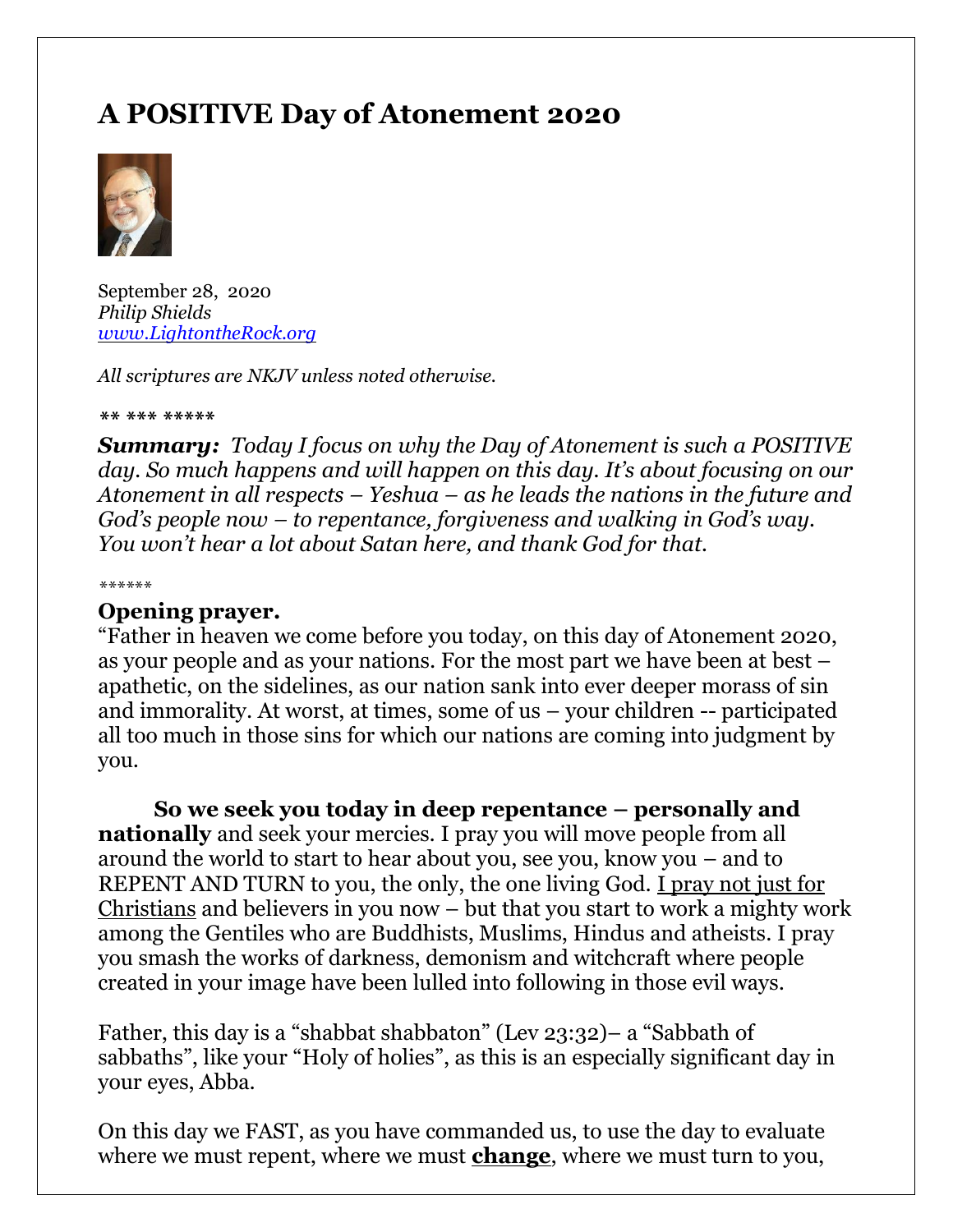and then truly return to you in zealous obedience and fervor. Let it not just be a day of just going without food and water – but a day of real change.

Pour out your spirit now, holy Father. Where I am weak and inept, may you be strong, may you be glorified, may your will and thoughts fill the minds of the hearers. We look forward to the time you will pour out your spirit on all flesh, and reveal yourself as the loving God of mercy, God of long-suffering, the God who forgives and wants to reconcile instead of a God who wants to punish or destroy us. But destroy us you will, if we don't respond, dear Abba.

I turn this time over to you and your glory, in Yeshua's mighty name. Amen.

\*\*\*

## **Today is the Day of Atonement, a day of fasting and gratefully acknowledging the time God reconciles with modern-day Israel, the nation, and even with the whole world in the future**.

I started keeping this day with fasting probably about the time I was 8 or 9 years old. As a child, we all knew exactly when sundown would be, and so as I child, I was ready – to eat. Now I hope we adults are used to fasting more than just on Atonement. I hope so, anyway. And I hope we are learning to better understand the reason for fasting—that it's a time to humble ourselves and ponder where we must repent and change our lives as Isaiah 58 tells us. I have a blog about that titled "Don't make Atonement just a day of going hungry" or something like that.

But to any children who are fasting who may hear this sermon someday, may Yehovah Abba our father and Yeshua/Jesus bless you, and smile on you, for your obedience and love.

This day is often treated with a lot of solemnity – maybe too much for the New Covenant. In the New Covenant this day, for us, speaks of a time of relief, of joy, of jubilation even -- and I'll speak to all that in the time ahead.

# **The GREAT SHAKING of our land has begun.**

**But it IS a time our nation and our peoples must repent**. God prophesied he would SHAKE the heavens and the earth before the coming of the "Day of the LORD". Would you agree that 2020 has been a year of unusual events, a time of shaking – with the Covid19 pandemic killing thousands, closing down our economy, fear and angst everywhere? And all the **rioting**, marches, protests, arson, destruction and hatred we're seeing in many of our cities as never before to this level, at least?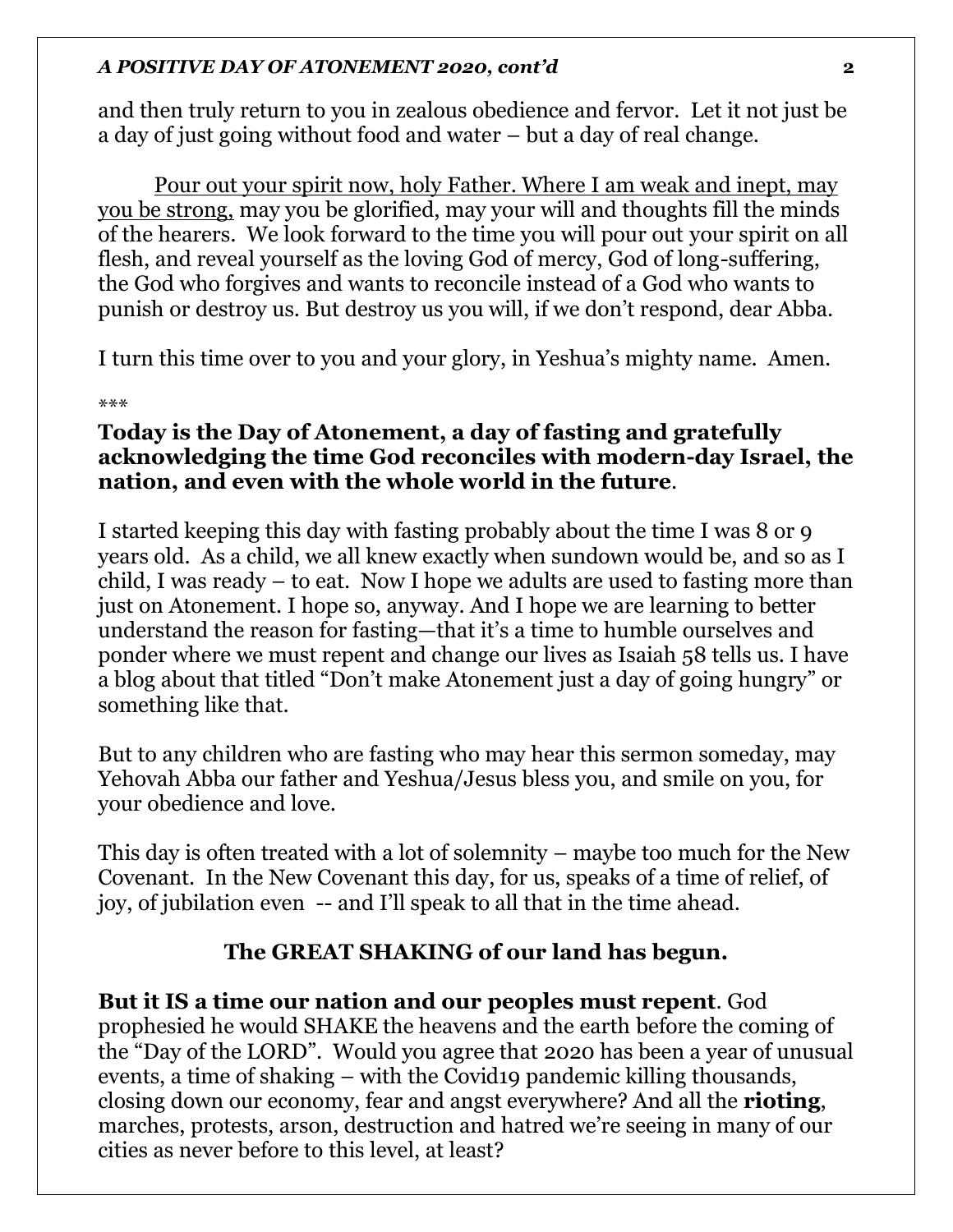And after the 2020 elections in the USA, we could see much more arson and destruction of our major cities – depending on how the losing side sees things.

Plus all the horrific **wildfires** everywhere out west, **hurricanes**, flooding, tornadoes… and all of this at higher levels than we've ever seen before.

And all of that is just the START of the shaking that the Almighty is about to unleash, especially if we don't fall to our knees in deep repentance as a people and as a nation, and even as a world of citizens! It may ease up here and there, but I think we're going to see multiple periods of shaking from God.

Bear with me; this will become a more positive day and sermon, but first we have to deal with what's happening.

# **The Return and Prayer March in Washington DC**

I j**ust got back from TheReturn.org that happened on Sabbath Sept 26, 2020**, 19 years after 911, in Washington DC's National Mall. There was also another rally – called the March for Prayer led by Franklin Graham – what was also going on concurrently. DC has probably never seen or had so much prayer going up in centuries! I believe this kind of seeking after God has EVERYTHING to do with the DAY of Atonement.

**Scores of THOUSANDS** of believers assembled, not to condemn anyone else, or even the nation – but to repent of each of our own personal sins.

- **Our nation will be judged harshly soon** if we don't repent and return to God
- It was 19 years after the walls were breached in ancient Israel that judgements began to happen … for they did not repent.
- **Watch Jonathan Cahn's keynote** address. Frankly all the sermons and messages were outstanding. Here's Jonathan Cahn's link to his keynote sermon: <https://www.youtube.com/watch?v=AALjraf8C8Y>

I also recommend you catch the closing sermon with the blowing of the shofars and the shouts of victory.

This was held on Sept 26, the sabbath in between Feast of Trumpets and Atonement. The holydays were mentioned several times. In fact, the Torah reading at Jewish places all over the country had significant meaning for this very sabbath: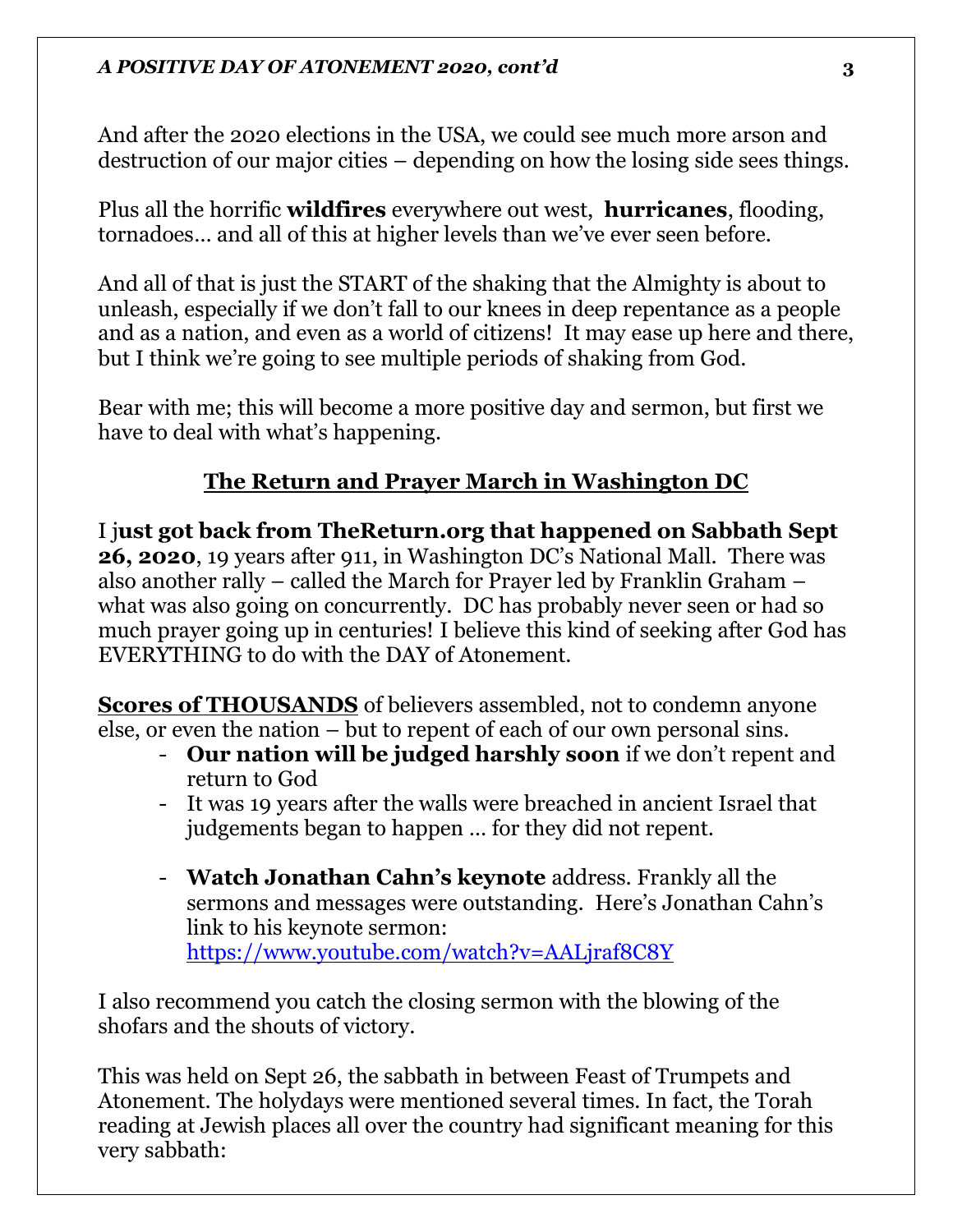Scores of thousands of us assembled during the 10 days of introspection referred to as "the Ten Days of AWE – Trumpets to Atonement" (and this was referenced several times) –and at least twice *scores of thousands of us* got on our KNEES, face to the ground or ON the ground… and cried out in repentance. I was so moved, so touched, so inspired, so…. So amazing. One of the experiences of my life I will never ever forget.

AMAZING.

We must all repent – and may it begin with me, may it begin with those of you hearing this and the people of God, called by GOD'S name, who are begging for forgiveness for their own apathy and sins as 2 Chronicles 7:13-14 tells us.

The speakers had it right. Confession is admitting our sin… but it's not enough. We have to also repent, which especially in the New Testament means to *turn back* to God, to turn away from our life of sin, to change. And this kind of repentance is what they called for at TheReturn – our TURNING from sin back to God in real life changes we make after we confess our sins.

So many speakers and prayers spoke of how *we* have left GOD, yes, even we believers, and how we believers must return. "Return" was the theme.

I hope God was moved. While Jonathan Cahn was speaking, we suddenly heard a low rumbling thunder coming from the heavens. It made the hairs on my neck jump up! Then we all lifted holy hands in praise.

And THIS Day of Atonement has a LOT to do with restored relationships – as that is what it's ALL about: loving God and loving one another. And if we DO repent and change, all the prophesied disasters that are coming – don't have to come! Read it in God's own words… but it's conditioned on us repenting!

#### **Jeremiah 18:1-11**

**"The word which came to Jeremiah from YHVH, saying: 2 "Arise and go down** to the potter's house, and there I will cause you to hear My words." 3 Then I went down to the potter's house, and there he was, making something at the wheel. 4 And the vessel that he made of clay was marred in the hand of the potter; so he made it again into another vessel, as it seemed good to the potter to make.

5 Then the word of YHVH came to me, saying: 6 "O house of Israel, can I not do with you as this potter?" says YHVH. "Look, as the clay is in the potter's hand, so are you in My hand, O house of Israel!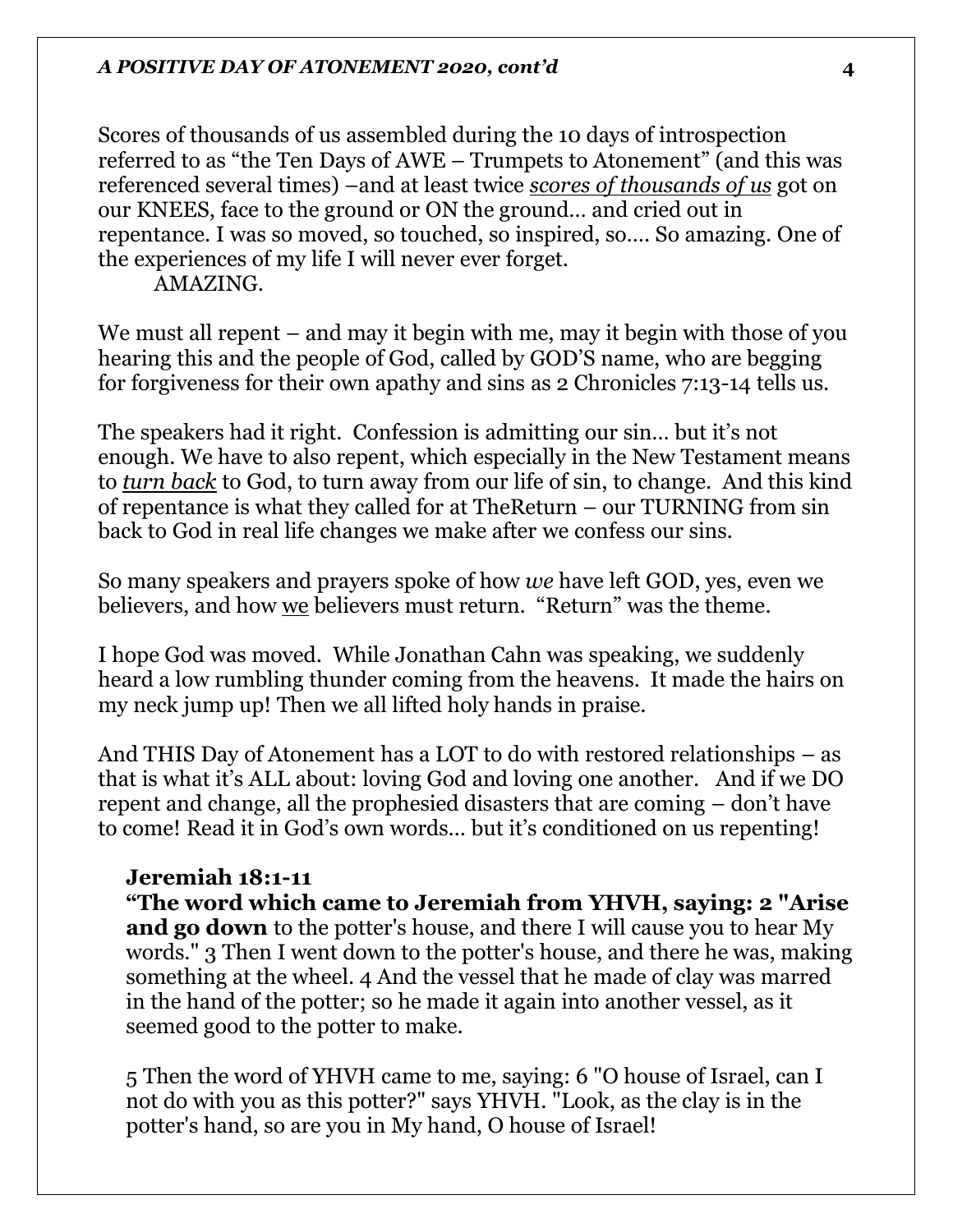7 The instant I speak concerning a nation and concerning a kingdom, to pluck up, to pull down, and to destroy it,

### **8 if that nation against whom I have spoken turns from its evil***, I will relent of the disaster that I thought to bring upon it.*

9 And the instant I speak concerning a nation and concerning a kingdom, to build and to plant it, 10 if it does evil in My sight so that it does not obey My voice, then I will relent concerning the good with which I said I would benefit it.

## **11 "Now therefore, speak to the men of Judah and to the inhabitants of Jerusalem, saying, 'Thus says YHVH: "Behold,** *I am fashioning a disaster* **and devising a plan against you.**  *RETURN now everyone from his evil way, and make your ways and your doings good."***'"**

So on this Day of Atonement – let's heed the call to profoundly change, repent and turn to God. Check out my sermons on Winning the Fights we face, on Holiness, and more.

# **Fall holydays and day of Atonement**

The Spring holydays start the plan of salvation and show how God is calling some early "first fruits" of humanity – those being called now, before Christ returns, and how they accept the Passover and are forgiven, depart sin (Days of Unleavened Bread) and receive God's spirit and law, pictured by Pentecost.

I showed on my Feast of Trumpets sermon that I believe the time sequence shows we first fruits will be resurrected at the 7<sup>th</sup> Trump and get married about the time of *Pentecost*, not Feast of Trumpets, just as Israel married God on Pentecost in Exodus 19-24. So I see Pentecost as a transition holyday between the first fruits and then after Pentecost, those being called by God once Christ returns.

Then Christ returns and we land on the Mt of Olives around Feast of Trumpets, then starts to reconcile his returning Israelites from captivity – and then the rest of the world. I explained the rationale due to the time demands after the resurrection (7 last plagues, the wedding supper, etc.).

So Autumn holydays picture God working now with the rest of the world. The spring holydays were pictures of God working with US, the FIRST FRUITS. Now it's time to focus on the rest of the nation and the world, starting with the Feast of trumpets when he returns on an unknowable day to the Mt of Olives.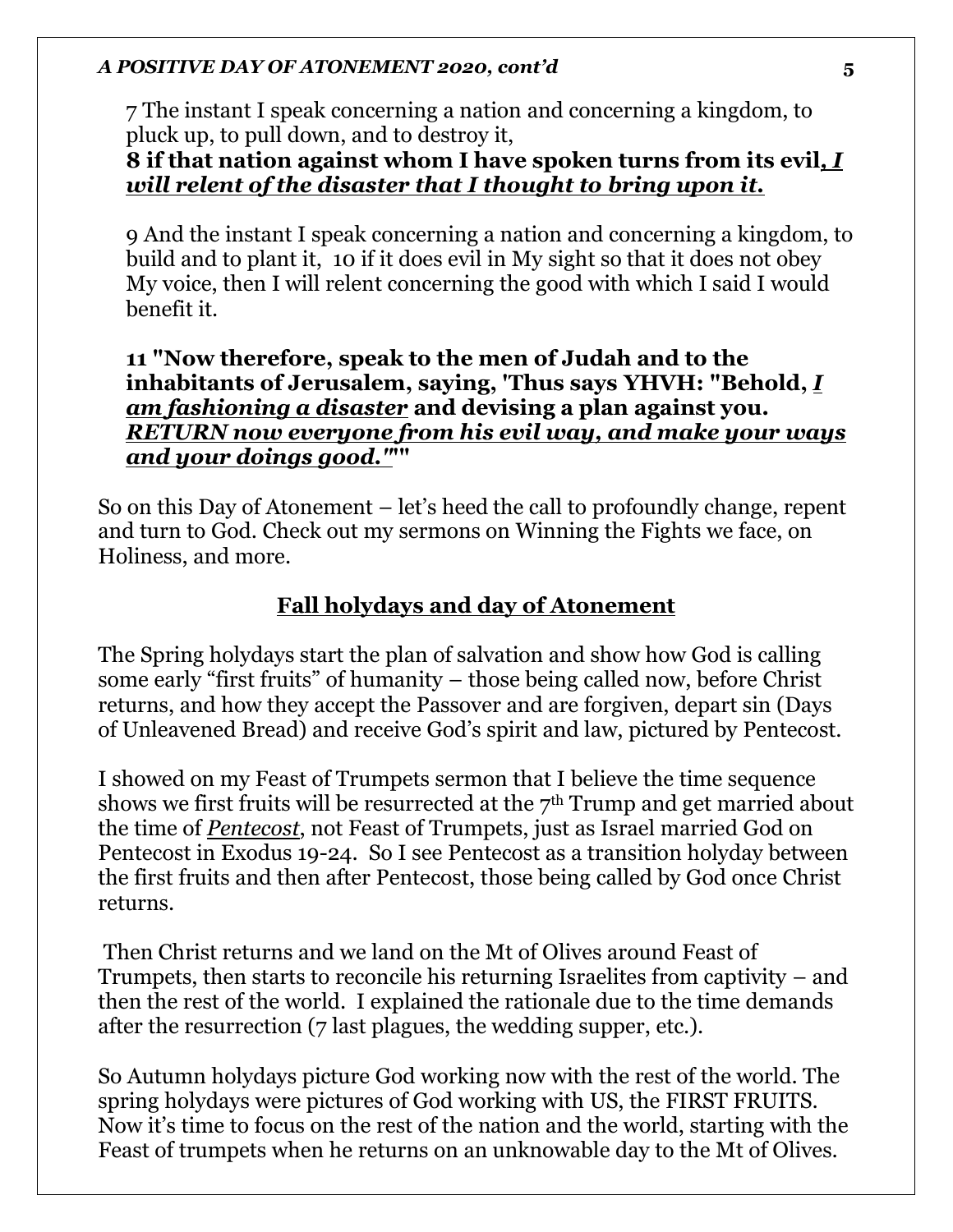Unknowable because Feast of Trumpets officially starts with the sighting of the first thin sliver of moon light, marking the new moon, the new month.

Then Atonement. Leviticus 23:32 makes it so clear that the way God counts days – and specifically Atonement – as starting at sundown the evening before the 10<sup>th</sup> (end of the 9<sup>th</sup> day, in other words) to sundown end of the 10<sup>th</sup> of the 7th month. Here's what it says about the day of Atonement's timing:

# **Leviticus 23:32**

"It shall be to you a sabbath of solemn rest, and you shall afflict your souls; on the ninth day of the month at evening, *from evening to evening*, you shall celebrate your sabbath."

# **Now – what's the day of Atonement about?**

So what's this day about? There's more said about THIS holyday than any other.

**We are to FAST from sundown to sundown -- Leviticus 23:26-32.**  NO food or water, NO work. You can look up the passage. It was called "the FAST" or sometimes just simply "the DAY". Jews have added rules like wearing white, no bathing, no lotions, no sex, etc. Those are not in the Bible.

YOM KIPPUR. Yom= Day. Kippur = COVERING, expiation, atoning. Day of covering. And actually in the Hebrew in Lev 23 it is a plural – kippurim, rather than Kippur. It's "ha YOM KIPPURIM" – **Lev 23:26**. ("ha" means "the" and "yom" means "day")

The word Kippur or kippurim is closely related to the word for LID, or covering – used only of the covering of the ark, called the Mercy Seat – it was the covering seat that was above the 10 commandments in the ark , showing God's mercy triumphs over judgment **(James 2:13).** 

It's technically called the **day of COVERINGS, plural,** because God is covering so many sins, of so many people, plus he's covering so many articles like the tabernacle itself, the altar, the ark and so much more (Leviticus 16).

**The entire CHAPTER OF LEV 16 is about this day – and the various** sacrifices, the one busy man the High Priest, and the sacrificed bull, a ram and the 2 goats – one which was killed and whose blood was sprinkled on the mercy seat. The other goat was called the goat of departure or azazel – and all the sins of the nation of Israel was placed on that goat when the High Priest laid both his hands on its head and pronounced all the sins transferred to the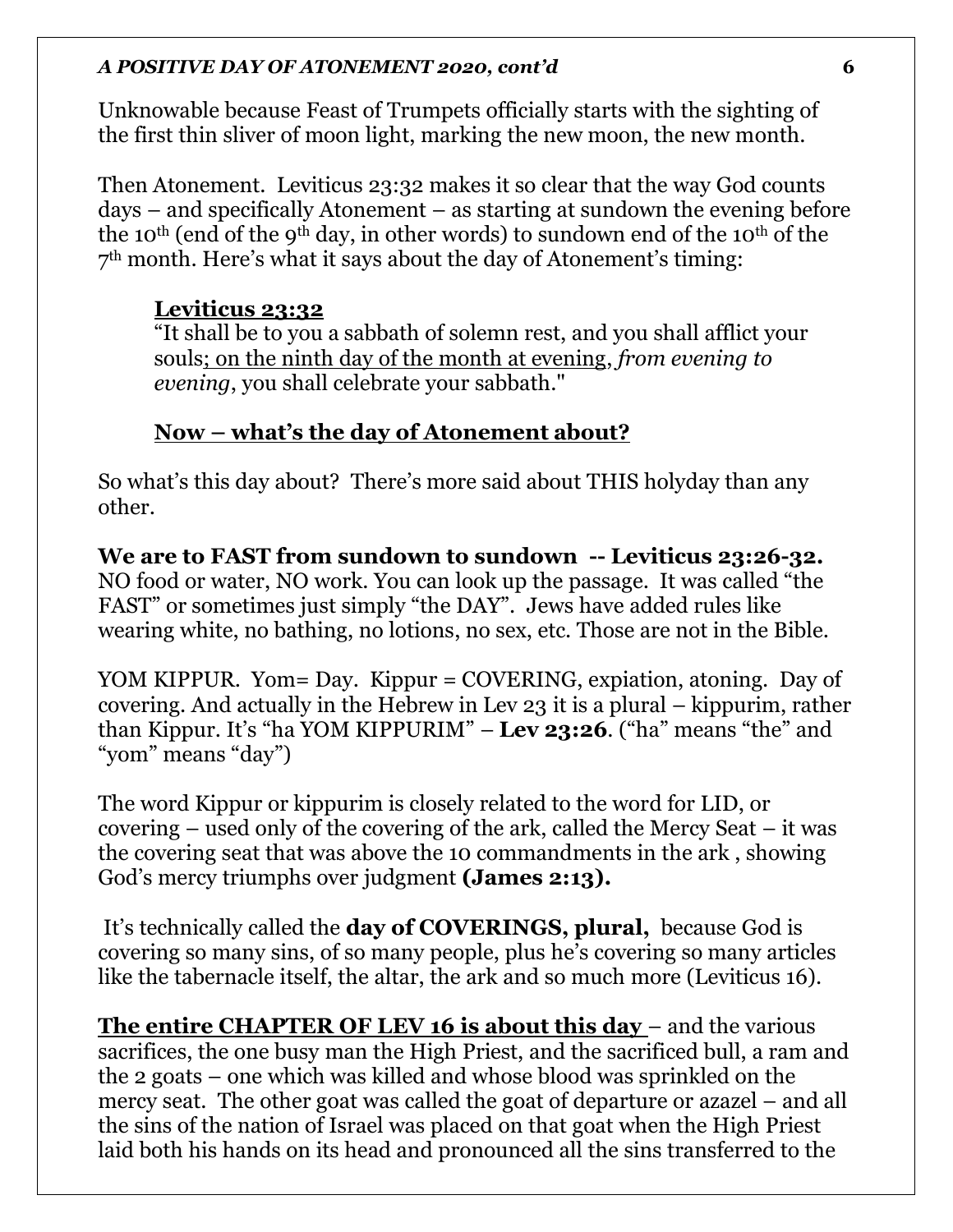innocent goat. Of course this is not Satan as he is not innocent, and we have no scripture saying all our sins are placed on Satan's head or that Satan takes our sins away. No, no, no – the one who does all that is Yeshua (John 1:29; Isa 53:6, 11). Satan has no part in God atoning for our sins or taking our sins upon his Son, nor can Satan in any way play any role of Savior.

And HOW is it that we can easily show how *everything* to do with the tabernacle pictures Yeshua – but somehow suddenly we shift and say "but azazel pictures Satan." No, God's righteous Servant Yeshua is the One who carries out iniquities (Isa. 53:11).

• NOT one scripture says our sins are put on his head or that he carries away our sins, but many scriptures say Christ had our sins put on him (Isaiah 53:6) and the HE takes away the sins of the whole WORLD (John 1:29), not just for the Jews.

### **John 1:29**

"The next day John saw Jesus coming toward him, and said, 'Behold! The Lamb of God who takes away the *sin of the world*!"

You **MUSLIMS** – Yeshua, whose name means "Salvation, Savior" – died to pay the death penalty (Romans 6:23) for your sins as well, if you accept him as your Savior.

BUDDHISTS – The Son of God DIED FOR YOU also - -but you have to ACCEPT HIM as your lord and Savior and start to obey him! You need to put sin away, worship him ONLY.

You Hindus, with your many gods and goddesses, you must depart from that paganism and listen to the words of Scripture and come to the one TRUE LIVING GOD who loves you too!

## **Though it IS a solemn day – it is also a day where we have elements of JOY and let me explain why!**

But before we can have joy – we and the nation have to REPENT and come with weeping and mourning. Once we do repent, there's joy and PEACE. Remember David spoke of "restore to me the JOY of your salvation" – which he said after he repented (**Psalm 51:12**).

# **REASONS WHY THIS DAY is also a joyous day**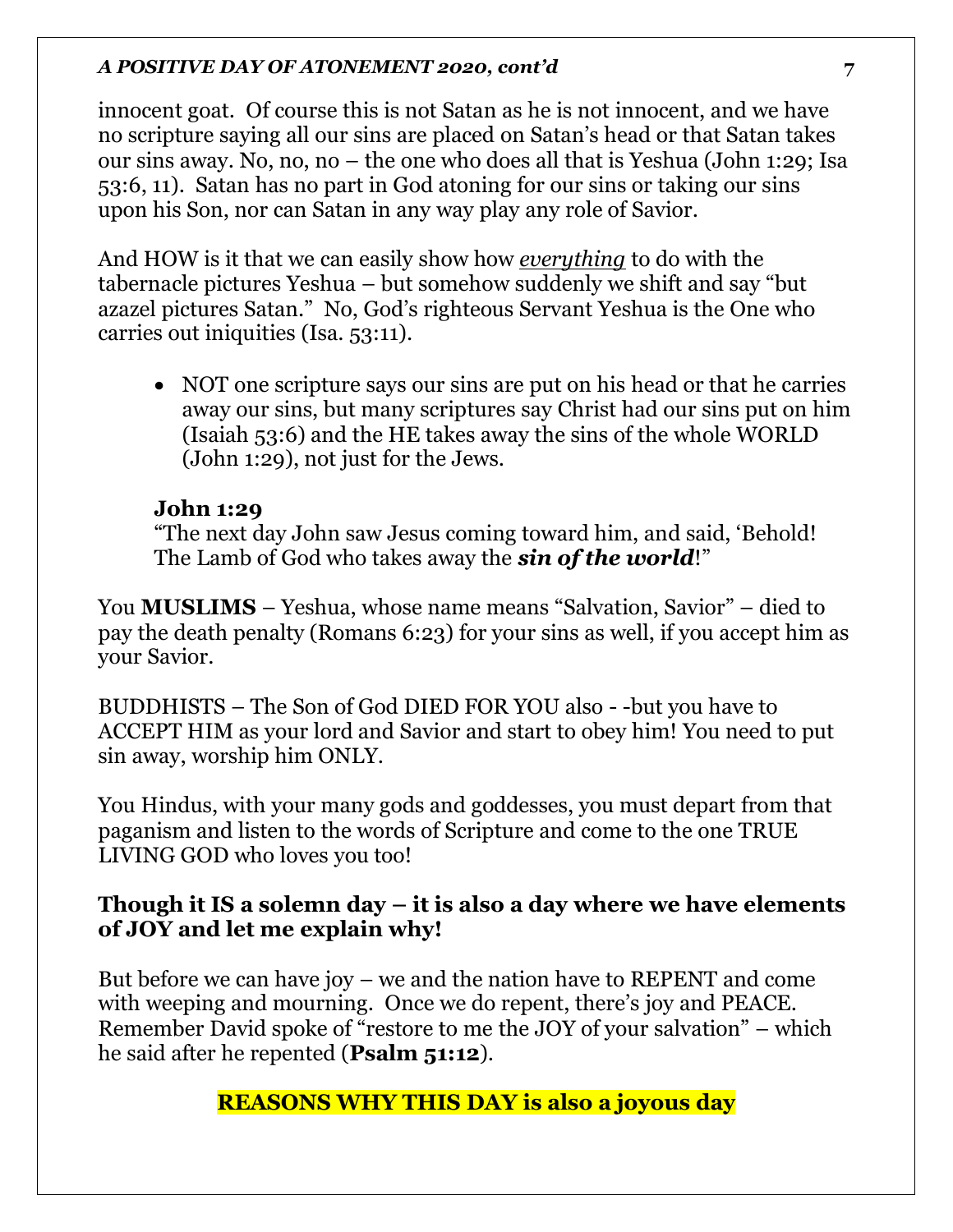**\*\* We now have access at any time to the true Holy of holies. Up until Christ died, only the High Priest could enter the Holy of holies, and even then, just one time a year, on this day.**

Upon entering he would sprinkle blood from the bull sacrifice on to the mercy seat -- the covering of the ark. It was a fearsome time for him.

But today – because of whom that High Priest really represented – Yeshua our Messiah – and because with HIS blood all blood requirements are forever satisfied and covered, forever done, and now all our sins are forever forgiven. So guess what?

There was a separation between the regular holy place and the Holy of holies where the ark was. And that veil was ripped from top to bottom miraculously when Christ died, which removed the separation from mankind to God Most High and allowed access to God our Father from that day forward.

#### **Mark 15:37-39**

"And Jesus cried out with a loud voice and breathed His last. 38 Then **the veil of the temple was torn in two from top to bottom.** *(The veil pictured Christ's flesh – Heb. 10:20)* **39 So when the centurion, who stood opposite Him, saw that He crie**d out like this and breathed His last, he said, "Truly this Man was the Son of God!"

Now instead of just one man- - the High Priest – coming before God, now ALL of us who have been washed in the blood of the Son of God get to come into the real Holy of holies in heaven anytime we wish! I hope we avail ourselves of that many times a day, for short, frequent contacts and fervent prayers at times on our knees. Paul talks about "praying always".

We can come boldly in fact now – all of us can -- to the throne of grace. **Hebrews 4:16** This is possible through Christ – and only through him.

#### **Ephesians 3:11-12**

"according to the eternal purpose which **He accomplished in Christ Jesus our Lord**,

12 in *whom we have boldness and access with confidence* through faith in Him.

### **Hebrews 10:19-22 "Therefore, brethren, having boldness to enter the Holiest by the blood of Jesus,**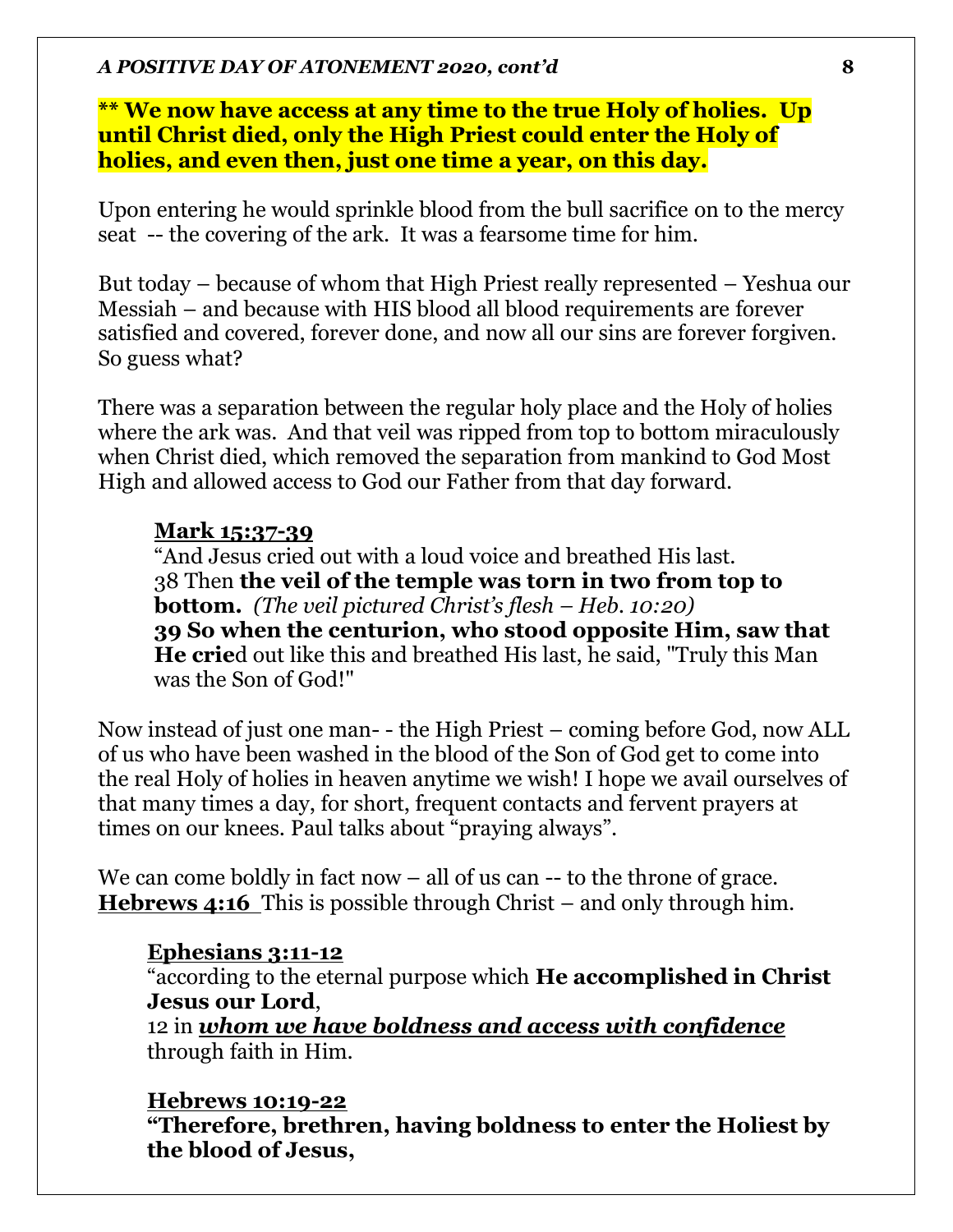**20 by a new and living way which He consecrated for us,**  *through the veil, that is, His flesh***,** 21 and having a High Priest over the house of God, 22 let us draw near with a true heart in full assurance of faith, having our hearts sprinkled from an evil conscience and our bodies washed with pure water."

Day of Atonement (Yom Kippur) was a great day of joy also for other reasons.

## **\*\*THE DAY OF JUBILEE, EVERY 50 YEARS was definitely a cause of great joyful celebration. Leviticus 25**

On Jubilee, all debts were cancelled. People who had to sell their land – were allowed to return to their land. We know Israel will return to the LAND of Israel soon after Yeshua lands on Mt of Olives (Zech 14). So it seems likely to me that he returns in a JUBILEE year.

I've always thought – perhaps I'm wrong – that 30 AD was a Jubilee year on the cross and maybe he might return in 2030. Others believe the Jubilee years were 1917 – founding of Israel, 2067 – the capture of Jerusalem, the 50 years later 2017 the acknowledgement of Jerusalem as their recognized capital. So the next Jubilee would be 2067 by that measure.

We don't know the day or hour – or right now even the year.

But imagine all your debts cancelled plus getting your ancestral land back if your family had to sell it! If you were a Hebrew bond servant or indentured servant, you had to be freed in the Jubilee years. Leviticus 25:39-42. We get the word "jubilation" – great joy - - from the concept of the Jubilee year.

No more debt. Freed from being a bond servant. Land being returned to your family. Yes, this was a great time of freedom.

## **Leviticus 25:8-12**

'And you shall count seven sabbaths of years for yourself, seven times seven years; and the time of the seven sabbaths of years shall be to you forty-nine years.

9 **Then you shall cause the trumpet of the Jubilee to sound on the tenth day of the seventh month; on the Day of Atonement you shall make the trumpet [Hebrew is SHOPHAR, ram's horn] to sound throughout all your land.** 

10 **And you shall consecrate the fiftieth year and proclaim liberty throughout all the land to all its inhabitants. It shall be a**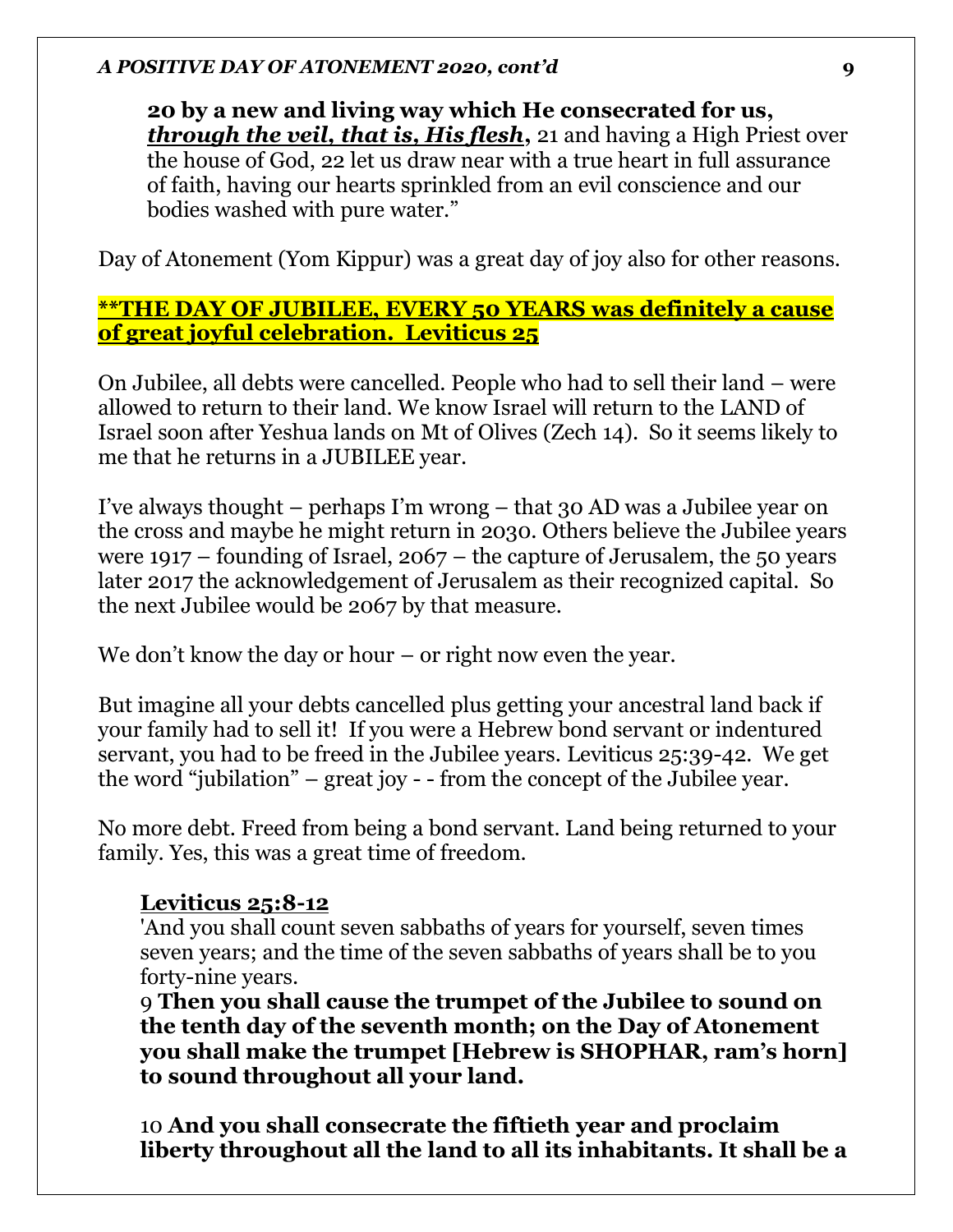# **Jubilee for you; and each of you shall return to his possession, and each of you shall return to his family**.

11 **That fiftieth year shall be a Jubilee to you**; in it you shall neither sow nor reap what grows of its own accord, nor gather the grapes of your untended vine. 12 For it is the Jubilee; it shall be holy to you; you shall eat its produce from the field."

Another great reason to be UPBEAT on this day: **\*\* YOU'RE now IN THE BOOK OF LIFE – and not just for one year.**

The Orthodox Jews are terrified that they may not be put in to the Book of Life, so from Trumpets (Rosh Hashanah or Yom Teruah) to Atonement, they are trying to amend their ways and ask God to be put into his book for one more year. That's not in the Bible!

In the New covenant, we can be certain – if we've repented and turned from our sinful ways as a way of life – that our names are in the book of life. Moses, for example, spoke to God about his name being in the Book (Exodus 32:32) and asking God to blot him from his book if he wouldn't forgive Israel after the gold calf sin.

Our names CAN be blotted out  $-$  in cases where we have rank rebellion going on –as Revelation 3:5 says. But Paul spoke confidently of certain ones being written in God's book of Life.

## **Philippians 4:3**

"And I urge you also, true companion, help these women … and the rest of my fellow workers, **whose NAMES ARE in the Book of Life."**

Paul teaches that God wants to finish the work he's started in us (Phil 1:6). God will see us to the end when we seek him.

# **Philippians 1:6**

"being *confident* of this very thing, that **He who has begun a good work in you will complete it** until the day of Jesus Christ."

We have passed from death to life  $-1$  John 3:14. We're accepted by God "In the Beloved" – in Christ.

# **John 5:24**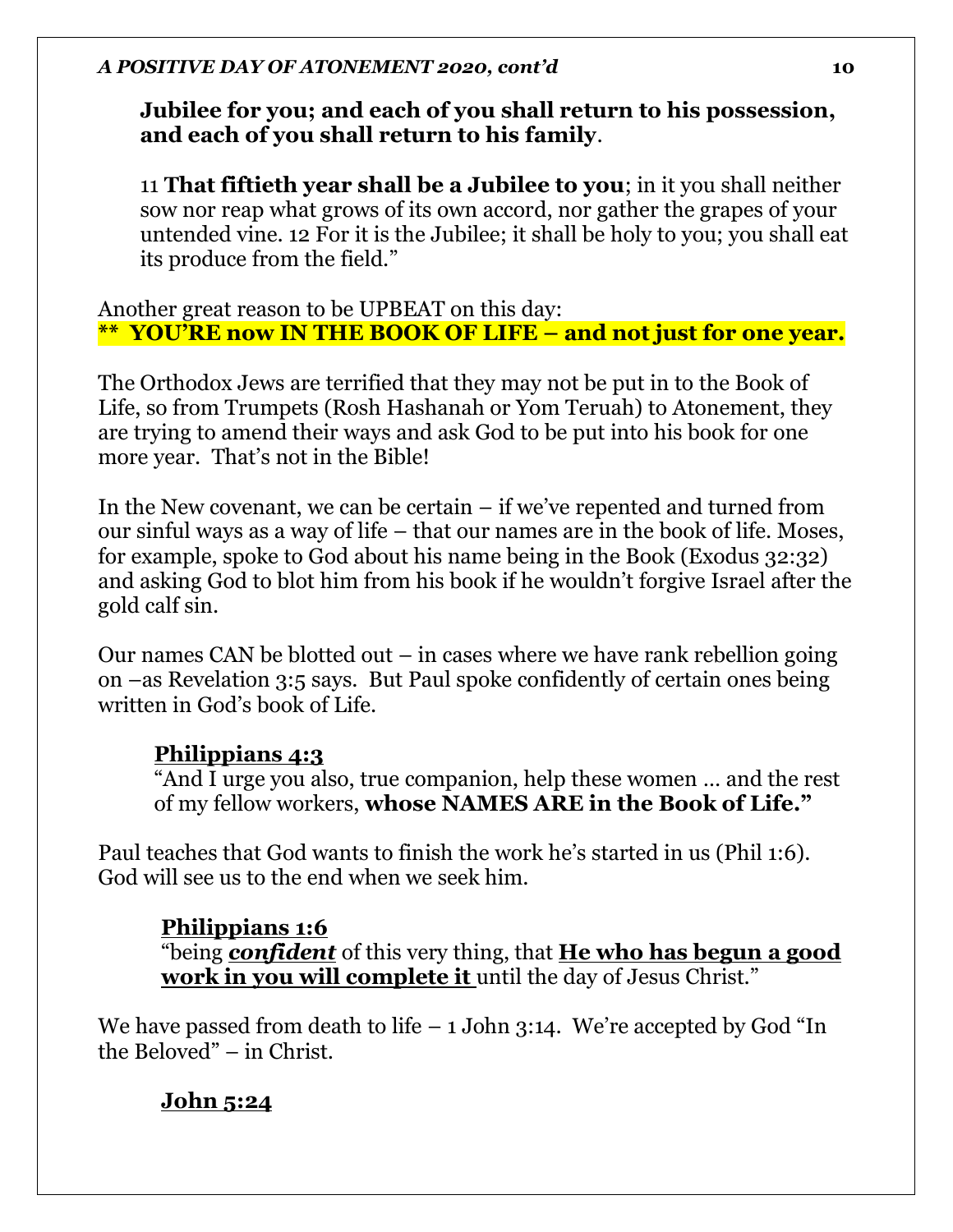"Most assuredly, I say to you, he who hears My word and believes in Him who sent Me **has everlasting life, and shall not come into judgment, but has** *passed* **from death into life."**

**\*\* WE'RE JOYFUL BECAUSE** *Yeshua* **has all our sins placed on HIM and** *HE* **takes far away all the sins of the world.**

### **John the Baptist said, "Behold the Lamb of God, who** *takes AWAY the sins of the world***." John 1:29.**

It's not Satan who takes away our sin, as some teach. That is such an affront to the truth of what Yeshua does!

**(Bonus) Exodus 28:36-38 shows that** *Aaron* **the High Priest bore on his forehead all the iniquity of the nation of Israel! Yeshua in the new covenant is our high priest today.** 

### **Isaiah 53:6 says YHVH has laid on the Messiah the sins of us all. Verse 11 says HE shall bear the iniquity of God's people.**

THIS IS NOT A DAY to focus on SATAN – as still far too many ministers do! This is not a day to picture him or focus on him. I have a whole sermon devoted to showing azazel cannot be Satan. So I'm happy that I don' have to spend an hour talking about Satan but be focused on Messiah instead.

**\*\* The book of Jonah is read on this day. The meaning of that makes us happy.** The book of Jonah shows GOD IS A MERCIFUL GOD, even to the very most wicked of us, including me – when we confess our sin and TURN FROM our evil way.

Book of Jonah – how God was moved by the repentance and changes made by the Ninevites.

### **Jonah 3:5-10**

**"So the people of Nineveh believed God, proclaimed a fast, and put on sackcloth, from the greatest to the least of them.** 6 Then word came to the king of Nineveh; and he arose from his throne and laid aside his robe, covered himself with sackcloth and sat in ashes. 7 And he caused it to be proclaimed and published throughout Nineveh by the decree of the king and his nobles, saying,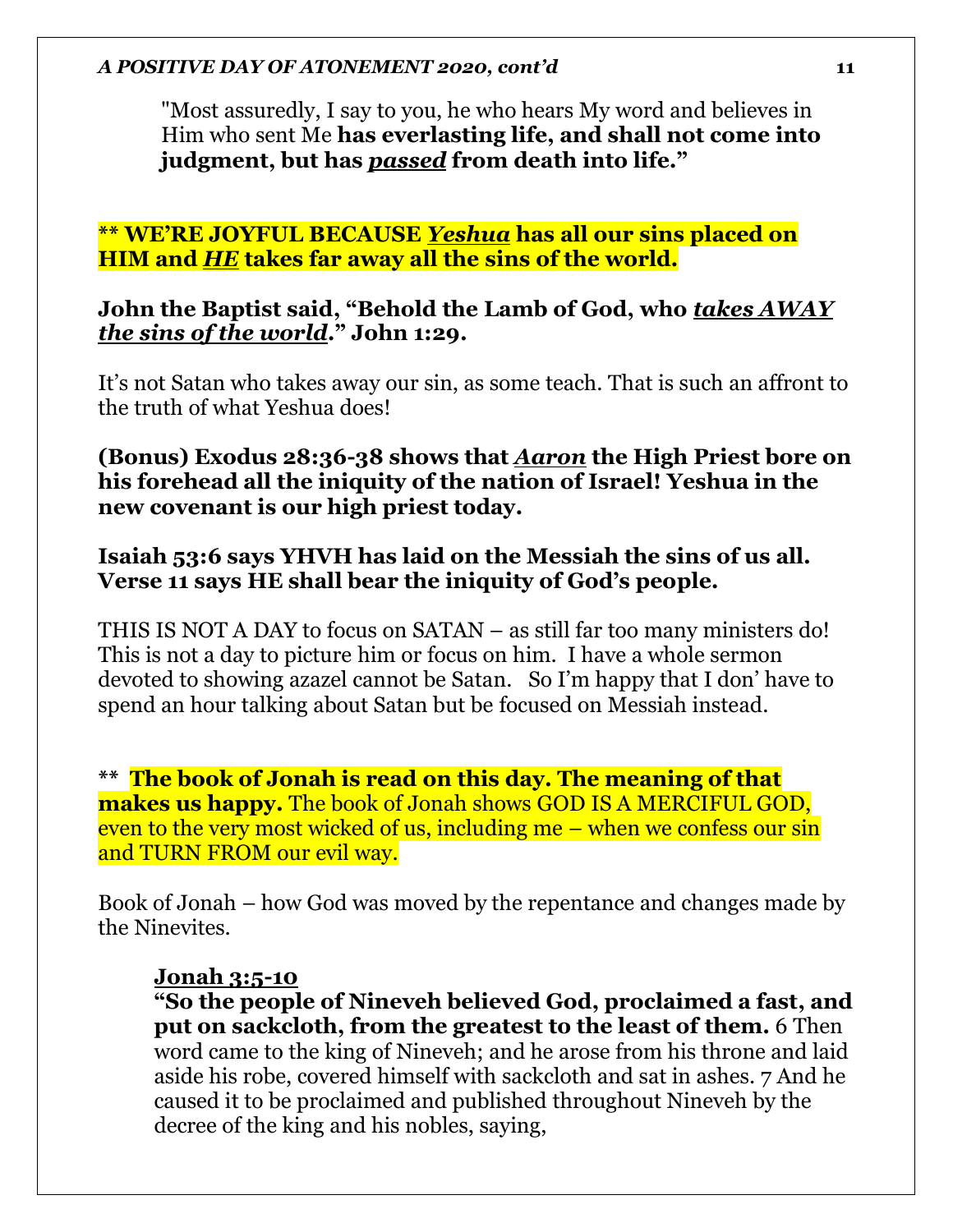'Let neither man nor beast, herd nor flock, taste anything; do not let them eat, or drink water.

8 But let man and beast be covered with sackcloth, and cry mightily to God; yes, **let every one turn from his evil way and from the violence that is in his hands.** 

**9 Who can tell if God will turn and relent, and turn away from His fierce anger, so that we may not perish?**

*10 Then God saw their works, that they turned from their evil way; and God relented from the disaster* that He had said He would bring upon them, and He did not do it."

Just like it says in Jeremiah 18 – if a nation turns from its evil way, then God promises to RELENT from the punishment he had planned to send to that nation. That's a promise for today. And that's why thousands of us gathered in the National Mall in Washington DC to repent and call on God's mercy, like ancient Nineveh did.

The Ninevites – present day Mosul in western Iraq – were a pagan, GENTILE city-state and they were EVIL, God said. They were very powerful, but God heard them when they humbled themselves with fasting, as we're doing today. You people of the middle east, of Central and south America, you people of AFRICA and ASIA, you people of Europe and the Americas – god will hear you too, if you repent and turn to him.

### **\*\*\* GOD'S PRESENCE -** *when* **we do repent – and when the nations repent – will be A PLACE OF MERCY, OF ATONING, of forgiveness and reconciliation, and atonement.**

So this is great cause to be happy – that truly we can now be reconciled, regardless of ANY sin we have committed if and when we repent and turn back to God in obedience. So on this day we don't just go hungry. We fast to spend time with God in prayers and ask for his covering on our sins and to wake us up from apathy and help us stop accepting our sins but to turn from them.

There are so many scriptures that show God will punish nations who don't come around – like with famine and drought – but blesses those who do obey and come to the Feast of Tabernacles.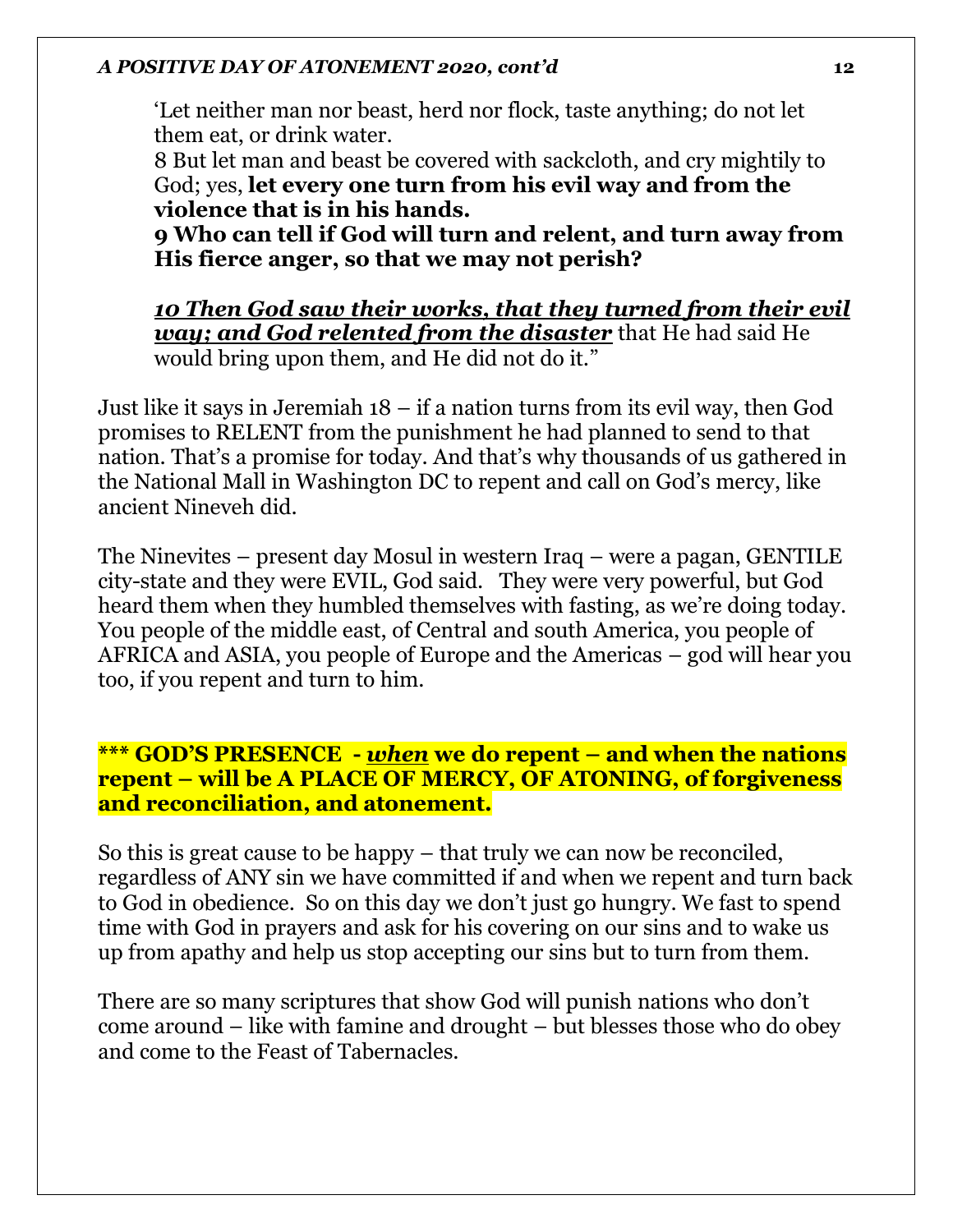# **\*\*\* I find this day an incredibly POSITIVE DAY – because the WORK OF ATONING is done by the High Priest. Today that high priest is Christ.**

# **NO ONE ELSE was to do ANY work. Just the high priest. There were several animals to sacrifice – ALL OF WHICH POINTED TO Yeshua.**

Read Leviticus 16. Nobody was supposed to work – except one man, who did ALL the work. Do you have any idea how much work is involved in killing and offering up a bull? And the ram, and a goat?

There was a bull slain for the priests; there was a ram sacrificed, and a special goat that was killed and whose blood was sprinkled on the altar and ark of the covenant. The High Priest's white tunic that he started with on this day (not the special robes on this day) was a bloody mess by end of the day.

*My point is this: You and I can do no work to atone and reconcile ourselves to God by the removal of our sin. Though we confess and depart from our sin, the One who cancels and erases our sin is Yeshua. Not you. Not me. I cannot save myself by any amount of good works. Even the good works I do are really "GOD IN ME' doing it as Philippians 2:12-13 clearly explains.* 

*You and I are not the creators of us being a new creation. You and I are not our own savior. You and I are not saved by our works. This day pictures the ONE PERSON who does all the saving. The rest of Israel was simply to watch and rest and let the High Priest do the work of atonement and salvation. We've got to learn and see this!* 

After he sacrificed the goat for YHVH, all the sins of the nation are put on to azazel and taken far away. Again, who takes away the sins of the WORLD? Yeshua! John 1:29.

# **Isaiah 53:11**

He shall see the labor of His soul, and be satisfied. By His knowledge My righteous Servant shall justify many, **For** *HE* **shall bear their iniquities**."

Also **1 Peter 2:24** – "for he himself bore our sins on his own body…"

I will post much of Leviticus 16 in the notes but read just selected verses for time's sake. But those of you who wish to study it further, here it is.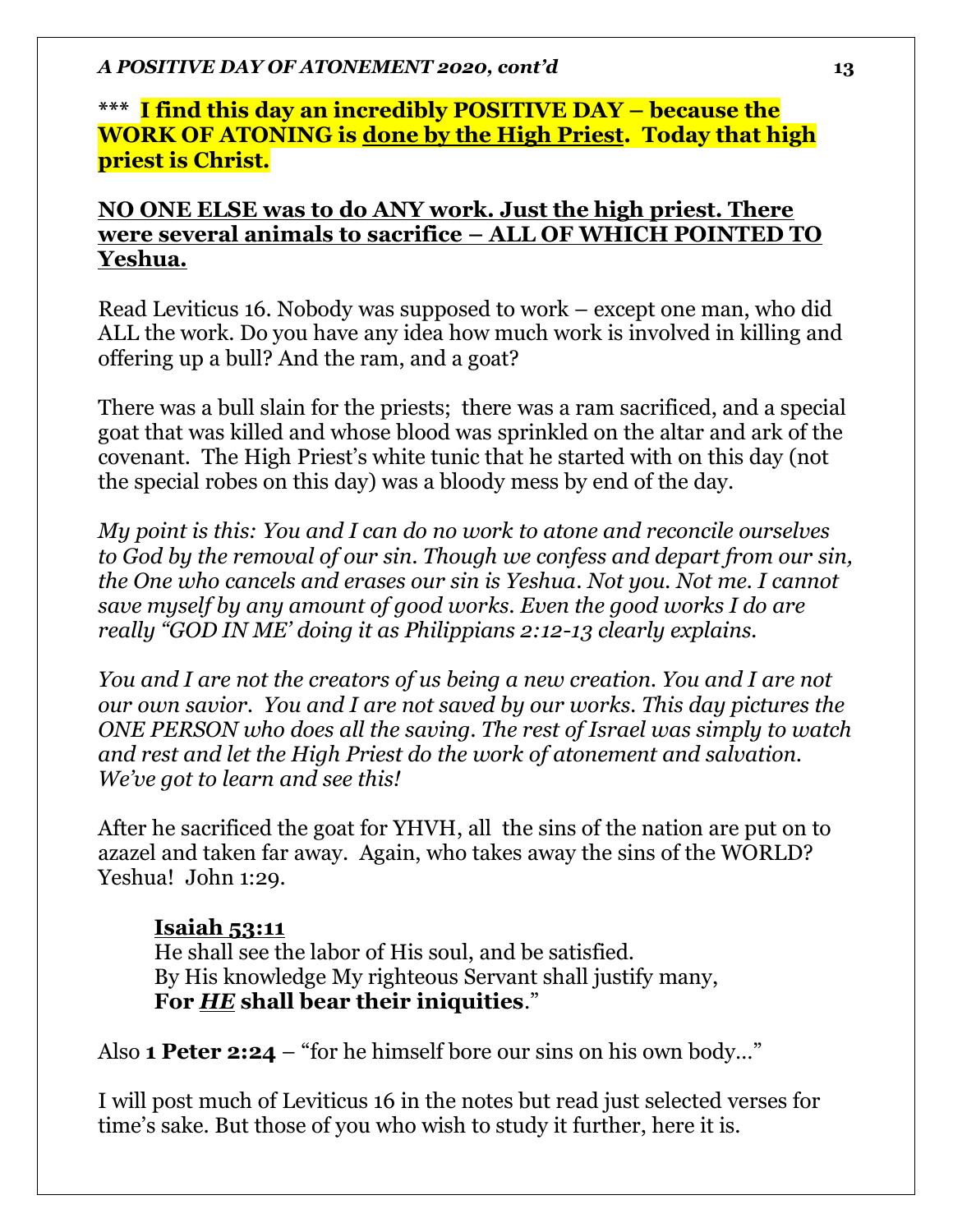I recommend you also on your own carefully read Hebrews 9. I'll pick some verses from that chapter also, later.

**Even the COALS from the altar** – that were used to fuel the incense – pictured Yeshua. Everything in the tabernacle service pictured Yeshua reconciling us back to God the Father. Even the coals – which were from burning the bull and goat – pictured Yeshua.

**Lev. 16:12-14** speaks of taking coals from the altar where they offered sacrifices – and use those hot coals to be the FIRE or HEAT that FUELS the incense to produce the cloud of incense. Those coals came from the BULL that was sacrificed, that pictures Christ.

So it is Christ who fuels the incense. Christ is our intercessor and HE intercedes for us – and HE in us – keeps interceding. Remember Yeshua is our advocate, our defense attorney if you will (1 John 2:1-2), The prayers of a righteous man avails much – and "THE righteous man" is, again, Christ, in us – even as WE intercede for others, it's Christ fueling all that in us. It's all about Yeshua – who points us to a RESTORED relationship with YHVH.

Brandie – You may have to "title" various verses completely, as the passage is too long to put up all at once. Call me if you have a question.

## **Leviticus 16:15-24**

**"Then he shall kill the goat of the sin offering, which is FOR the people, bring its blood inside the veil, do with that blood as he did with the blood of the bull, and sprinkle it on the mercy seat and before the mercy seat.**

1**6 So he shall make atonement for the Holy Place, because of the uncleanness of the children of Israel**, and because of their transgressions, for all their sins; and so he shall do for the tabernacle of meeting which remains among them in the midst of their uncleanness.

**17 There shall be no man in the tabernacle of meeting** when he goes in to make atonement in the Holy Place, until he comes out, that HE may make atonement for himself, for his household, and for all the assembly of Israel.

18 And he shall go out to the altar that is before YHVH, and make atonement for it, and shall take some of the blood of the bull and some of the blood of the goat and put it on the horns of the altar all around. 19 Then he shall sprinkle some of the blood on it with his finger seven times, cleanse it, and consecrate it from the uncleanness of the children of Israel.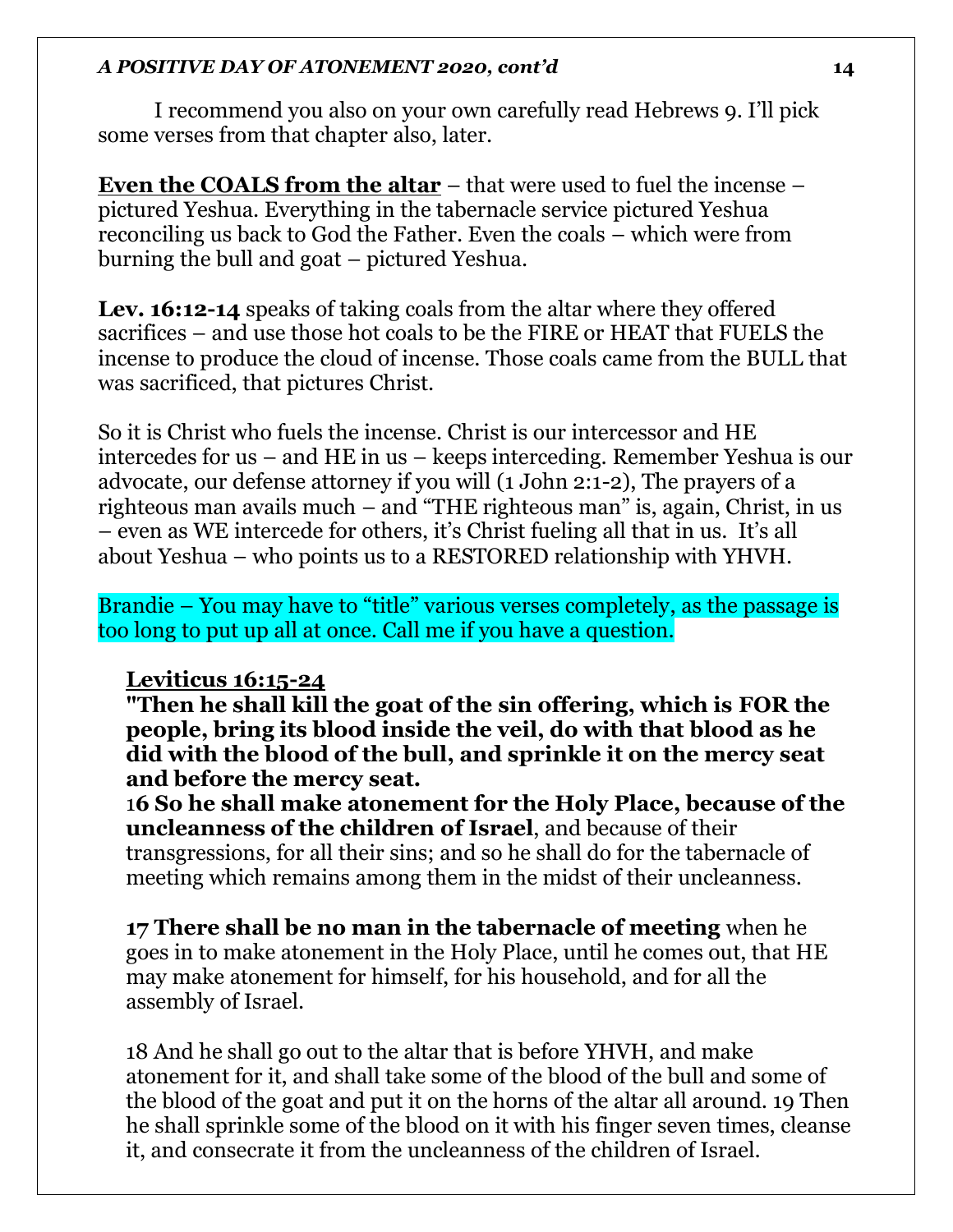**20 "And when he has made an end of atoning for the Holy Place, the tabernacle of meeting, and the altar, he shall bring the live goat.**

21 Aaron shall lay both his hands on the head of **the live goat, confess over it all the iniquities of the children of Israel, and all their transgressions, concerning all their sins, putting them on the head of the goat**, and shall send it away into the wilderness by the hand of a suitable man.

**22 The goat shall bear on itself all their iniquities** to an uninhabited land; and he shall release the goat in the wilderness. (**Psalm 103:12**)

(Remember also that BOTH goats were picturing "a sin offering". Lev. 16:5. Satan can NEVER be a sin offering.)

23 "Then Aaron shall come into the tabernacle of meeting, shall take off the linen garments which he put on when he went into the Holy Place, and shall leave them there. 24 And he shall wash his body with water in a holy place, put on his garments, come out and offer his burnt offering and the burnt offering of the people, and make atonement for himself and for the people.

### **Leviticus 16:29-31**

29 "This shall be a statute forever for you: In the seventh month, on the tenth day of the month, **you shall afflict your souls, and do no work at all**, whether a native of your own country or a stranger who dwells among you.

30 For on that day the PRIEST shall make atonement for you, to cleanse you, that you may be clean from all your sins before the Lord.

31 It is a sabbath of solemn rest [Hebrew: "shabbat shabbaton" – sabbath of sabbaths; CJB "a sabbath of complete rest] for you, and you shall afflict your souls. It is a statute forever."

**\*\* JEWS TRY TO WEAR WHITE to picture their desire to be seen as righteous**. **But we rejoice because we put on Christ! HE is our righteousness!** 

#### **Romans 13:14**

"**But put on the Lord Jesus Christ**, and make no provision for the flesh, to fulfill its lusts."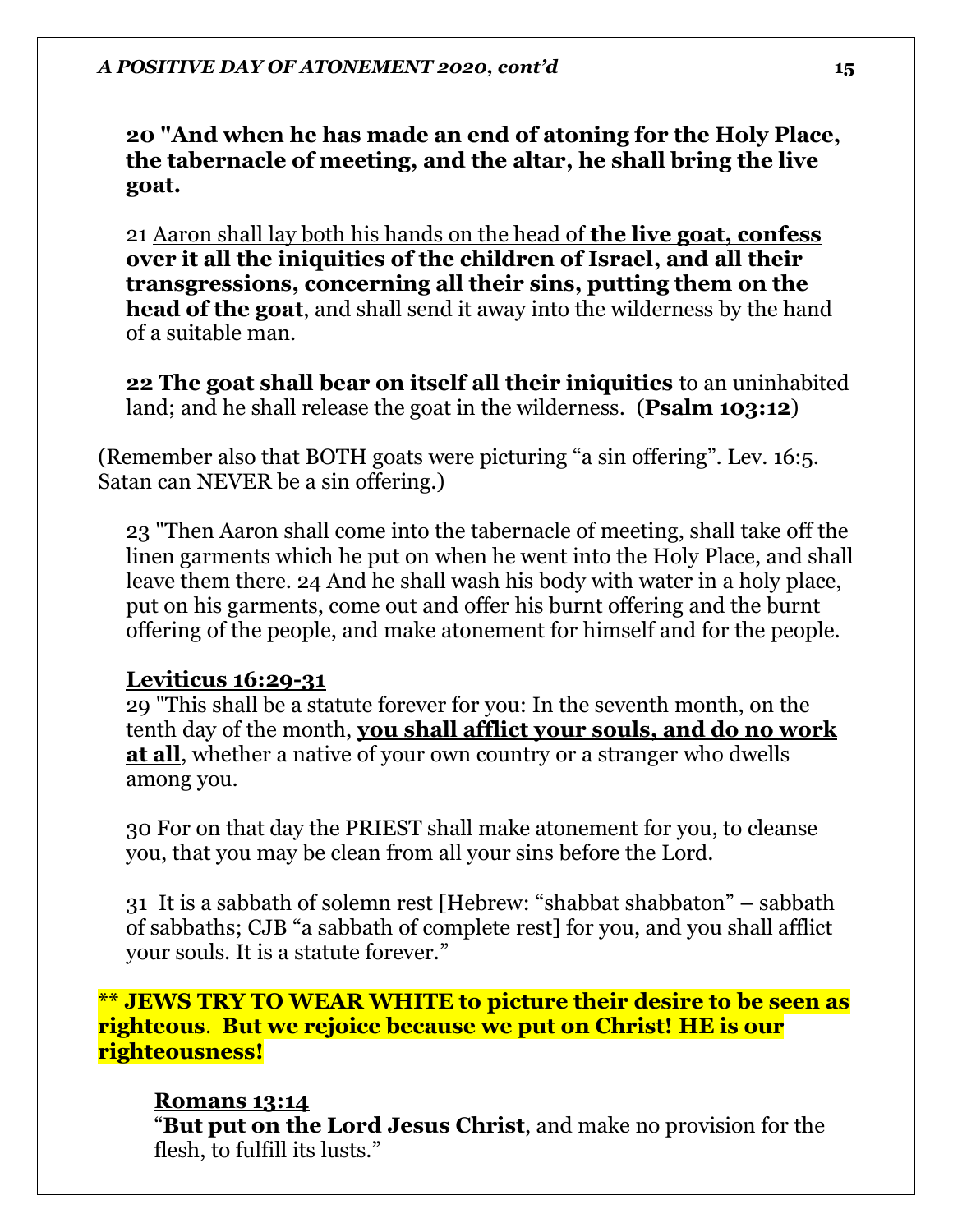# **Galatian 3:27**

"For as many of you as were baptized into Christ, have PUT ON Christ."

Christ becomes our life. I am crucified with Christ, as Paul said in Gal 2:20 – and the life you and I now live is to be Christ living in me and in you.

## **Colossians 3:2-7**

"Set your mind on things above, not on things on the earth. 3 For YOU died, and *your life is hidden* with Christ in God.

**4 When** *Christ who is our life* **appears**, then you also will appear with Him in glory.

5 **Therefore put to death your members which are on the earth: fornication,** uncleanness, passion, evil desire, and covetousness, which is idolatry. 6 Because of these things the wrath of God is coming upon the sons of disobedience, 7 in which you yourselves once walked when you lived in them."

So now the sinful way of life is past. We're done with that. Yes, we still slip up in sin, and I certainly still do too. But the way of life of sin is gone.

**Christ not only took upon himself our sins – but he also offered us HIS righteousness, which we receive by FAITH. HIS righteousness.**  We are to seek first the kingdom of God and HIS righteousness (Matthew 6:33). We don't get that level of righteousness by our own efforts – but by faith. And some of you really struggle with that.

Some of you can't let just the High Priest save you. Some of you can't accept God's righteousness by faith. No amount of effort on your part will EVER attain to the righteousness of God, which is the goal. So God covers us with the life of Yeshua as I've just explained, which is seen by God as our righteousness when we accept him. Christ becomes for us, righteousness from God by faith, as **1 Cor. 1:30-31** says. In this way, we glory completely in Christ!

Notice these verses:

**2 Corinthians 5:21 Holman**  "He made the One who did not know sin to be sin for us, *so that we might become the righteousness of GOD in Him*."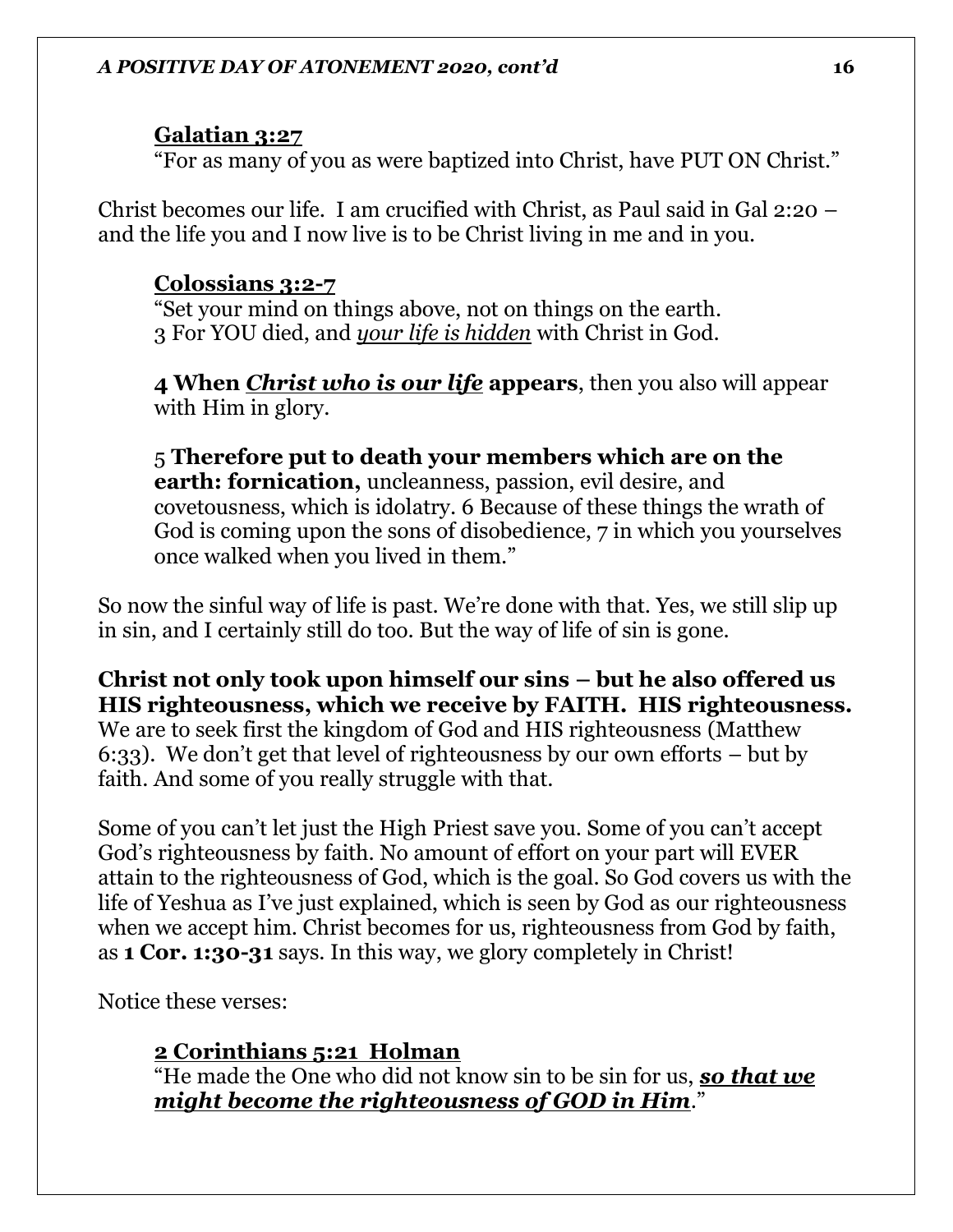#### **Philippians 3:9**

"…and be **found** *in Him***,** *NOT* **having my own righteousness**, which is from the law, but that which **is through faith in Christ, the righteousness which is from God** by faith…"

Isn't that clear?

Even in the Old Testament, there are so many scriptures that speak of "YHVH OUR righteousness." GOD- OUR – Righteousness. **Jeremiah 33:16.**

We could go on and on about the day of Atonement. It is a time picturing God reconciling the nation – and then eventually the whole world to himself.

AGAIN – the day of Atonement pictures how the nation was to rest in God's salvation and watch as our High Priest cleanses them, put all the sins of the nation on an innocent male goat – and then march him far away, out of the camp as Psalm 103:12 also explains.

So how are WE saved? We're REWARDED by our works –but not saved or given eternal life by our works. We're saved by the hard word the HIGH PRIEST does on this day of no work for everyone else.

Our works are imperfect and mess things up frankly, so God tells Israel to just sit in their tents and let the High Priest redeem them, do the blood rituals and have them cleansed.

So many of you have such a problem accepting that – and you want to do your own work for your eternity. You've got to repent of that. You can't do it to the holy perfection God requires. Only Christ – who was God in the flesh – could.

### **Ephesians 2:4-10**

"But God, who is rich in mercy, because of His great love with which He loved us, 5 even when we were dead in trespasses, made us alive together with Christ (by grace you have been saved), 6 **and raised us up together, and made us sit together in the heavenly places in Christ Jesus,** 7 that in the ages to come He might show the exceeding riches of His grace in His kindness toward us *in Christ Jesus.* 

8 **For** *by grace you have been saved through faith***, and that not of yourselves; it is the** *gift* **of God,** 

9 *not of works, lest anyone should boast.*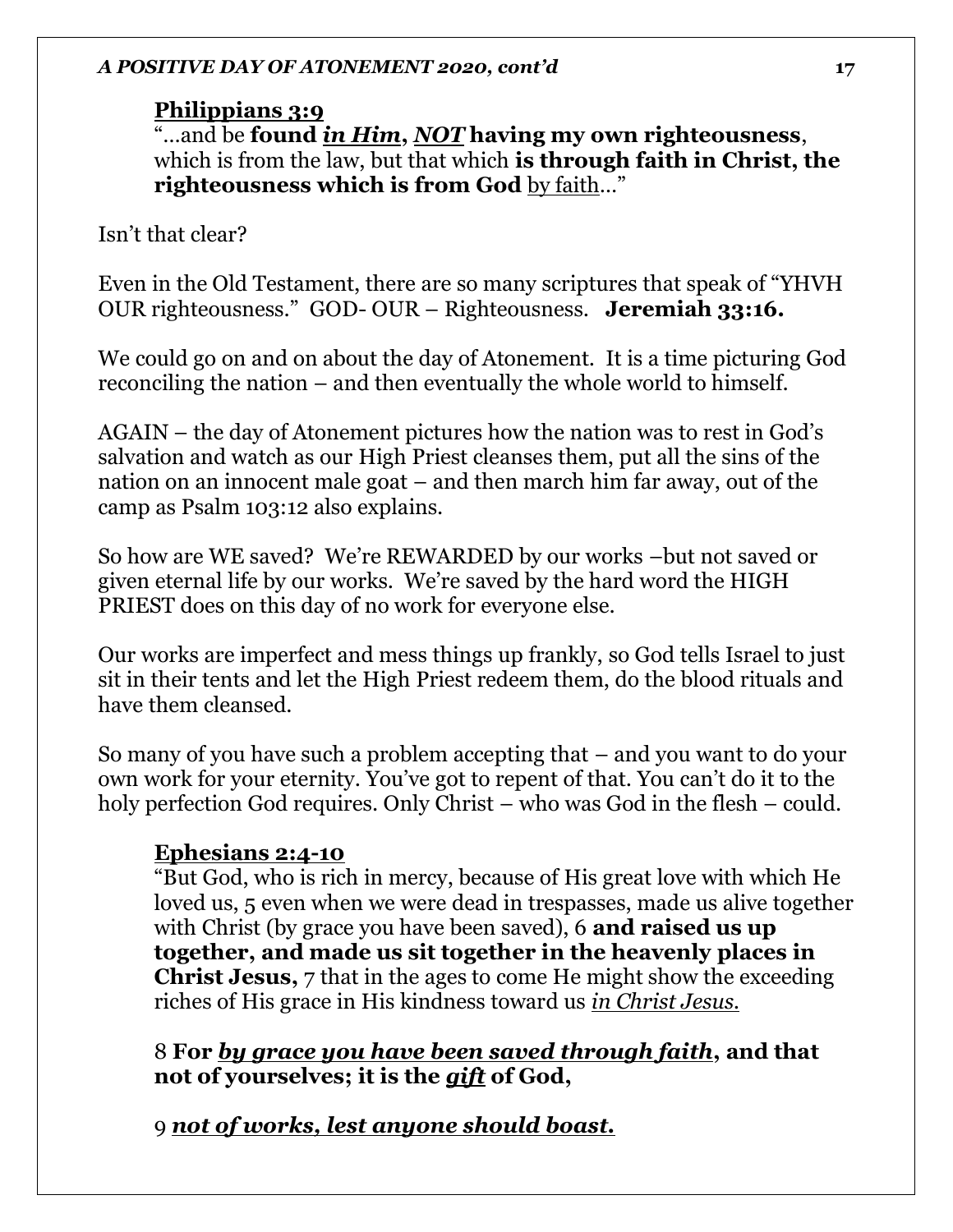10 For we are His workmanship, created in Christ Jesus for good works, which God prepared beforehand that we should walk in them."

So we're not SAVED by obedience and good works, but ONCE we're offered salvation, God does expect us to walk as Christ walked, or we can't say we know him (1 John 2:3-6). An unchanged life is NOT a saved life, that's for sure. But now the good works are really Christ's resurrected life in you doing the good works, that no flesh can boast.

"For by DEEDS of the law can no flesh be justified…" -- – **Rom 3:22**.

### **Romans 3:28**

"Therefore we conclude that a man *is justified by faith apart from* the deeds of the law."

I would urge you all to carefully read Hebrews 9. It's all about this day and what the High Priest did. Let's read a few high-lights and then wrap this awesome day up:

### **Hebrews 9:6-7**

"Now when these things had been thus prepared, the priests always went into the first part of the tabernacle, performing the services.

7 **But into the second part the high priest went alone once a year, not without blood**, which he offered for himself and for the people's sins committed in ignorance…"

### **Hebrews 9:11-12**

"But Christ came as High Priest of the good things to come, with the greater and more perfect tabernacle not made with hands, that is, not of this creation.

12 Not with the blood of goats and calves, **but** *with His own blood* **He entered the Most Holy Place** *ONCE for ALL***, having obtained ETERNAL redemption."**

## **Hallelujah! Hallelujah!**

### **Hebrews 9:24-28**

24 For Christ has not entered the holy places made with hands, which are copies of the true, but into heaven itself, now *to appear in the presence of God for us;*